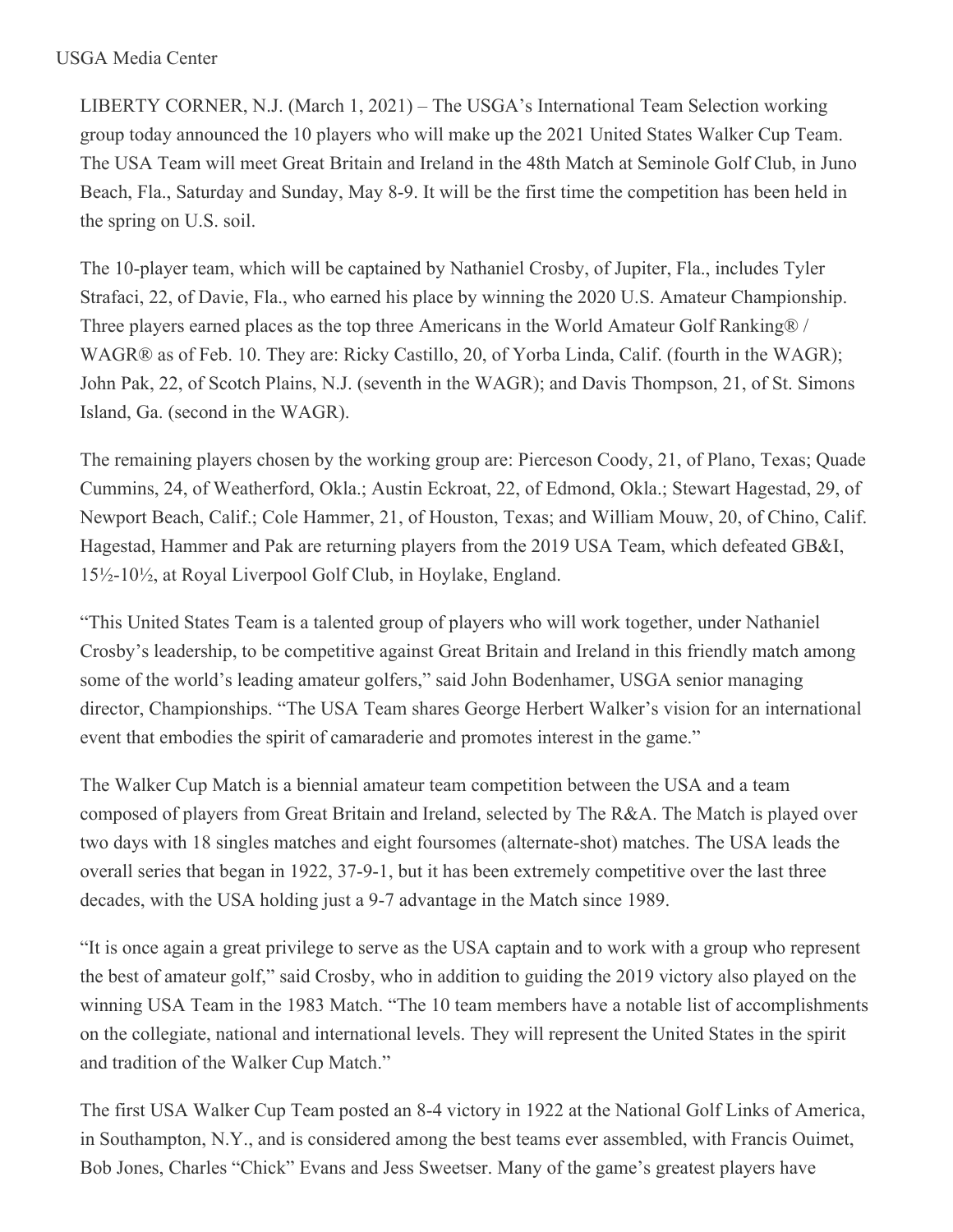competed in the Walker Cup, including U.S. Open champions Jack Nicklaus, Tiger Woods, Jordan Spieth, Dustin Johnson and Bryson DeChambeau for the USA and Graeme McDowell, Rory McIlroy and Justin Rose for Great Britain and Ireland.

"The selection of the USA Walker Cup Team is a diligent process that highlights the USGA's role and mission in amateur golf," said Martha Lang, chairperson, International Team Selection working group and a past Curtis Cup Match competitor and captain. "In a similar way, Seminole Golf Club, Donald Ross' architectural masterpiece, has been a longstanding friend to amateur golf and will be an impressive venue for this international competition."

McClure Meissner, 22, of San Antonio, Texas; and Garett Reband, 21, of York, S.C., are the first and second alternatives, respectively.

Due to health and safety guidelines, attendance at the Match will be limited. Information on the availability of public tickets will be posted in the spring on [walkercup.org](https://nam12.safelinks.protection.outlook.com/?url=http%3A%2F%2Fwww.walkercup.org%2F&data=04%7C01%7CJGeske%40USGA.org%7C3f5545b198a4435cfb2d08d8dcb6237a%7C17abf7083a064391bdbd06808d1b9f81%7C0%7C0%7C637502022139178241%7CUnknown%7CTWFpbGZsb3d8eyJWIjoiMC4wLjAwMDAiLCJQIjoiV2luMzIiLCJBTiI6Ik1haWwiLCJXVCI6Mn0%3D%7C1000&sdata=hReRI5cNYop%2Fqkutmi0xYD3bpznQYINeTNgvp0RyV3U%3D&reserved=0).

## **USA WALKER CUP PROFILES:**

*Ricky Castillo*, 20, of Yorba Linda, Calif. (born 2-19-01): In 2020, Castillo earned an exemption into the U.S. Open at Winged Foot, advanced to the semifinals of the Western Amateur and was a member of the USA Arnold Palmer Cup Team. Castillo received the NCAA Division I Phil Mickelson Outstanding Freshman Award and was a first-team All-American at the University of Florida in 2019- 20. Additionally, he won two individual tournament titles and was chosen first-team All-Southeastern Conference. Castillo has played in three U.S. Amateurs and reached the Round of 16 in 2019 at Pinehurst No. 2. He has also competed in three U.S. Junior Amateurs, advancing to the Round of 16 twice and sharing medalist honors in 2019 with William Moll and 2021 Walker Cup teammate William Mouw.

*Pierceson Coody*, 21, of Plano, Texas (born 1-7-00): Coody won the 118th Western Amateur last August, defeating Rasmus Neergaard-Petersen, 2 and 1, in the final. Coody and his twin brother, Parker, are juniors on the University of Texas team and are the grandsons of 1971 Masters champion Charles Coody. Pierceson earned All-Central Region recognition as a sophomore. In 2019, Pierceson advanced to the Round of 16 in the U.S. Amateur at Pinehurst No. 2. He also posted a two-stroke victory in the 116th Trans-Mississippi Amateur at Maridoe Golf Club in his home state, joining a list of champions that includes Jack Nicklaus, Ben Crenshaw and Bryson DeChambeau. He was a member of the 2020 USA Arnold Palmer Cup Team.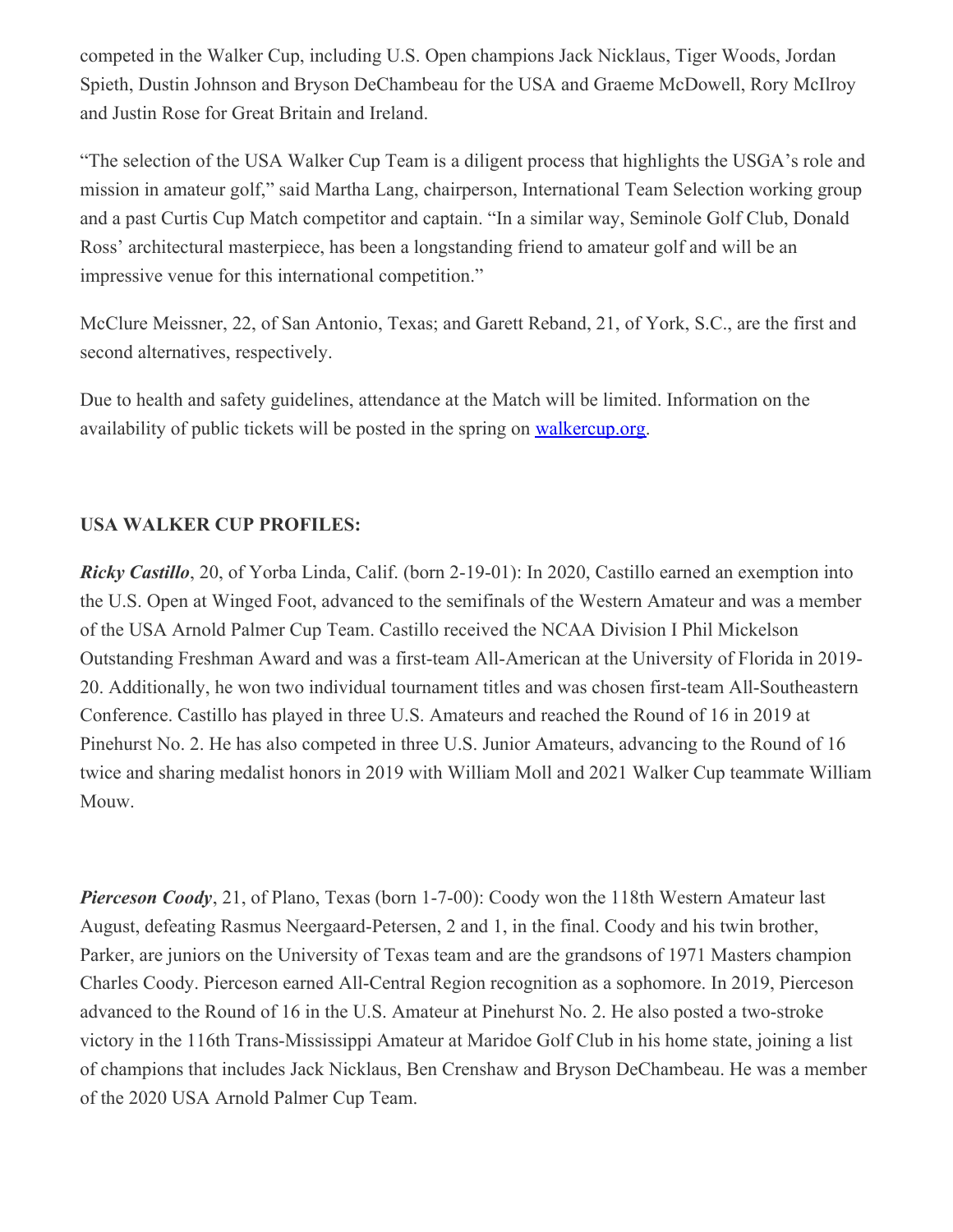*Quade Cummins*, 24, of Weatherford, Okla. (born 3-6-96): Cummins has competed in three consecutive U.S. Amateurs (2018-20). As a fifth-year senior at the University of Oklahoma, he posted three top-10 finishes, including two runner-up efforts, in the fall of 2020. He was chosen first-team All-American in a COVID-shortened 2019-20 season. Last summer, Cummins finished third in the Southern Amateur with a 72-hole score of 283 (5 under) and tied for fourth in the Sunnehanna Amateur the following week. In December, he made the 36-hole cut in the PGA Tour's Mayakoba Golf Classic. Cummins won the 2019 Pacific Coast Amateur by four strokes with a four-day total of 264 (20 under) and was a member of two USA Arnold Palmer Cup Teams (2019, 2020).

*Austin Eckroat*, 22, of Edmond, Okla. (born 1-12-99): Eckroat, who played in the 2019 U.S. Open at Pebble Beach, earned second-team All-America recognition as a junior at Oklahoma State University in 2019-20. A three-time All-Central Region and All-Big 12 Conference selection, he finished second in the Maridoe Collegiate Invitational in the fall of 2020. He has played in four U.S. Amateurs and advanced to match play in 2019 at Pinehurst Resort & Country Club. Eckroat tied for sixth in last year's Southern Amateur. He reached the quarterfinals of the 2017 U.S. Junior Amateur, losing to fellow OSU player and 2020 U.S. Open runner-up Matthew Wolff. Last December, he tied for 12th in the PGA Tour's Mayakoba Golf Classic with a 72-hole score of 270 (14 under).

*Stewart Hagestad*, 29, of Newport Beach, Calif. (born 4-10-91): Hagestad was a member of the winning 2017 and 2019 USA Walker Cup Teams and has a combined 3-2 record in the two competitions. Hagestad, who has competed in three U.S. Opens, reached the quarterfinals of the 2020 U.S. Amateur. He has played in 21 USGA championships, including 11 U.S. Amateurs. He rallied to defeat Scott Harvey in 37 holes in the 2016 U.S. Mid-Amateur Championship, producing the largest comeback victory since a 36-hole final was introduced in 2001. Hagestad also won a gold medal in the mixed-team competition of the 2019 Pan American Games, in Lima, Peru, and was the low amateur in the 2017 Masters Tournament, becoming the first invited Mid-Amateur champion to make the 36-hole cut.

*Cole Hammer*, 21, of Houston, Texas (born 8-28-99): Hammer helped the USA to victory in the 2019 Walker Cup at Royal Liverpool Golf Club. He has competed in 12 USGA championships, including two U.S. Opens, and advanced to the semifinals in both the U.S. Amateur and U.S. Junior Amateur in 2018. Hammer also won the 2018 U.S. Amateur Four-Ball with partner Garrett Barber and was the third-youngest player to compete in a U.S. Open when he played at Chambers Bay at age 15 in 2015. Hammer, a junior at the University of Texas, was a key figure in the Longhorns' runner-up finish in the 2019 NCAA Championship. In 2018, Hammer won the Western Amateur and helped the USA to a second-place finish in the World Amateur Team Championship. He won the South Beach International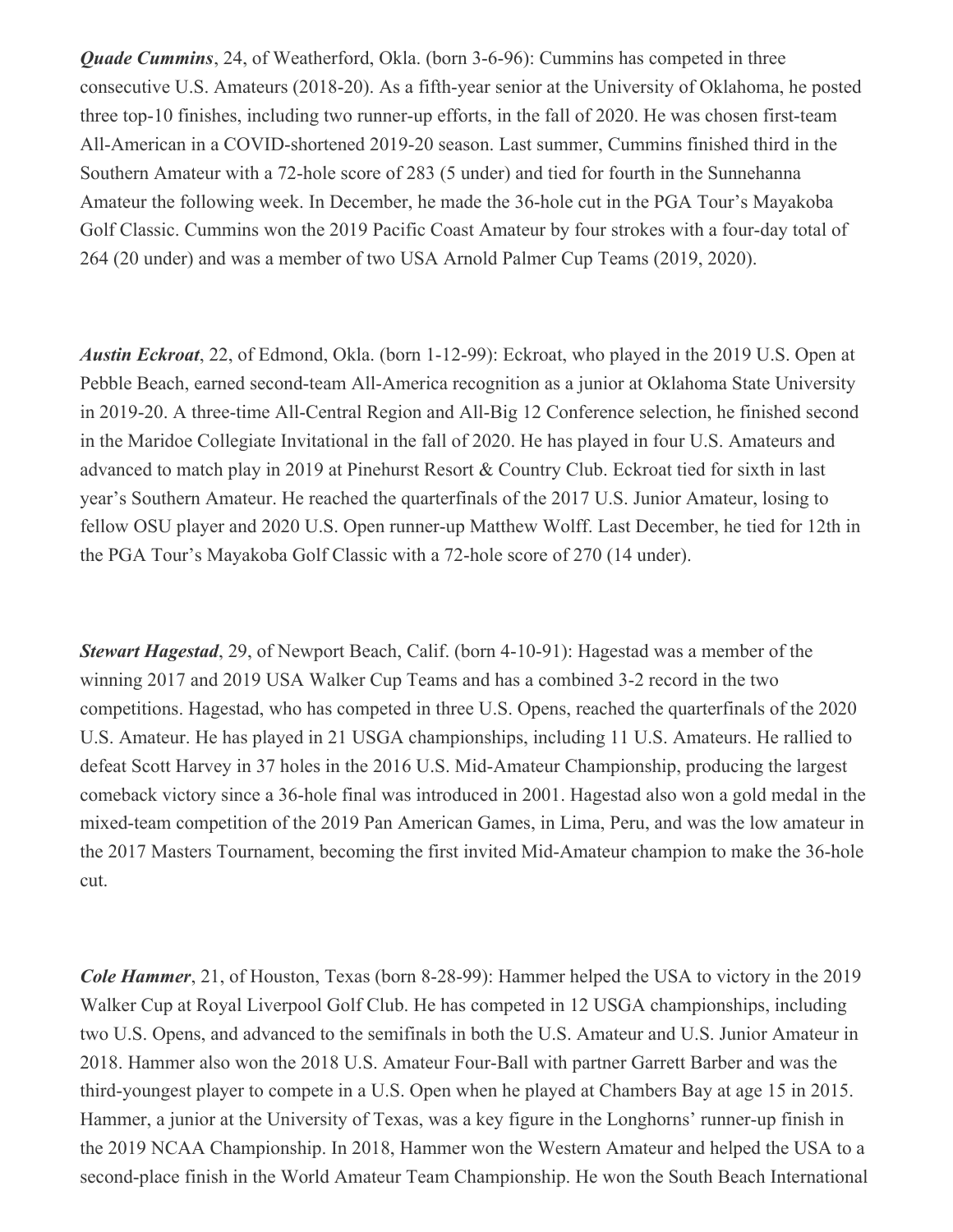Amateur last December and tied for second in the Jones Cup Invitational in February.

*William Mouw*, 20, of Chino, Calif. (born 9-5-00): Mouw has played in three U.S. Amateurs and twice advanced to the Round of 16, in 2018 at Pebble Beach and 2020 at Bandon Dunes. He also reached the Round of 32 in two consecutive U.S. Junior Amateurs (2018, 2019) and shared medalist honors in 2019 with William Moll and 2021 Walker Cup teammate Ricky Castillo. Mouw, the son of a chicken egg farmer, was chosen first-team All-American and All-West Region as a freshman at Pepperdine University in 2019-20. He set the program's freshman record with five top-10 finishes. Mouw also recorded a pair of top 10s in the fall of 2020 as a sophomore. Mouw won the 2019 California State Amateur and was a member of the basketball and golf teams at Ontario Christian High School. He was a member of the 2020 USA Arnold Palmer Cup Team.

*John Pak*, 22, of Scotch Plains, N.J. (born 12-18-98): Pak won all three of his matches as a member of the victorious 2019 USA Walker Cup Team. He tied for 51st and was low amateur in the U.S. Open last September at Winged Foot Golf Club. A senior on the Florida State University team, Pak earned All-America and All-South Region recognition for the third consecutive year in 2019-20. He is second on the school's all-time list with seven tournament victories, including the 2019 Atlantic Coast Conference Championship. He has competed in four U.S. Amateurs, reaching the Round of 16 in 2019 at Pinehurst No. 2. Pak, who has played in nine USGA championships, advanced to match play in all four U.S. Junior Amateurs in which he competed, reaching the quarterfinals in 2015 and semifinals in 2016.

*Tyler Strafaci*, 22, of Davie, Fla. (born 7-23-98): Strafaci won the 2020 U.S. Amateur, edging Charles Osborne, 1 up, in the final at Bandon Dunes, and claimed the North & South Amateur, defeating William Holcomb V, 3 and 1. Strafaci, who rallied from an early 5-down deficit in the U.S. Amateur final, is the fourth player to win both championships in the same year, joining Jack Nicklaus, Hal Sutton and George Dunlap. His grandfather, Frank, won two North & South Amateurs (1938, 1939) and the 1935 U.S. Amateur Public Links. Tyler, who competed in the 2018 U.S. Open at Shinnecock Hills, has played in seven USGA championships, including four U.S. Amateurs. As a member of the Georgia Tech program through December 2020, Strafaci earned honorable mention All-American and was a three-time All-East Region and two-time All-Atlantic Coast Conference (ACC) performer.

*Davis Thompson*, 21, of St. Simons Island, Ga. (born 6-5-99): Thompson nearly made the 36-hole cut in the 2020 U.S. Open after carding a first-round 69 at Winged Foot Golf Club. In 2020, he was a